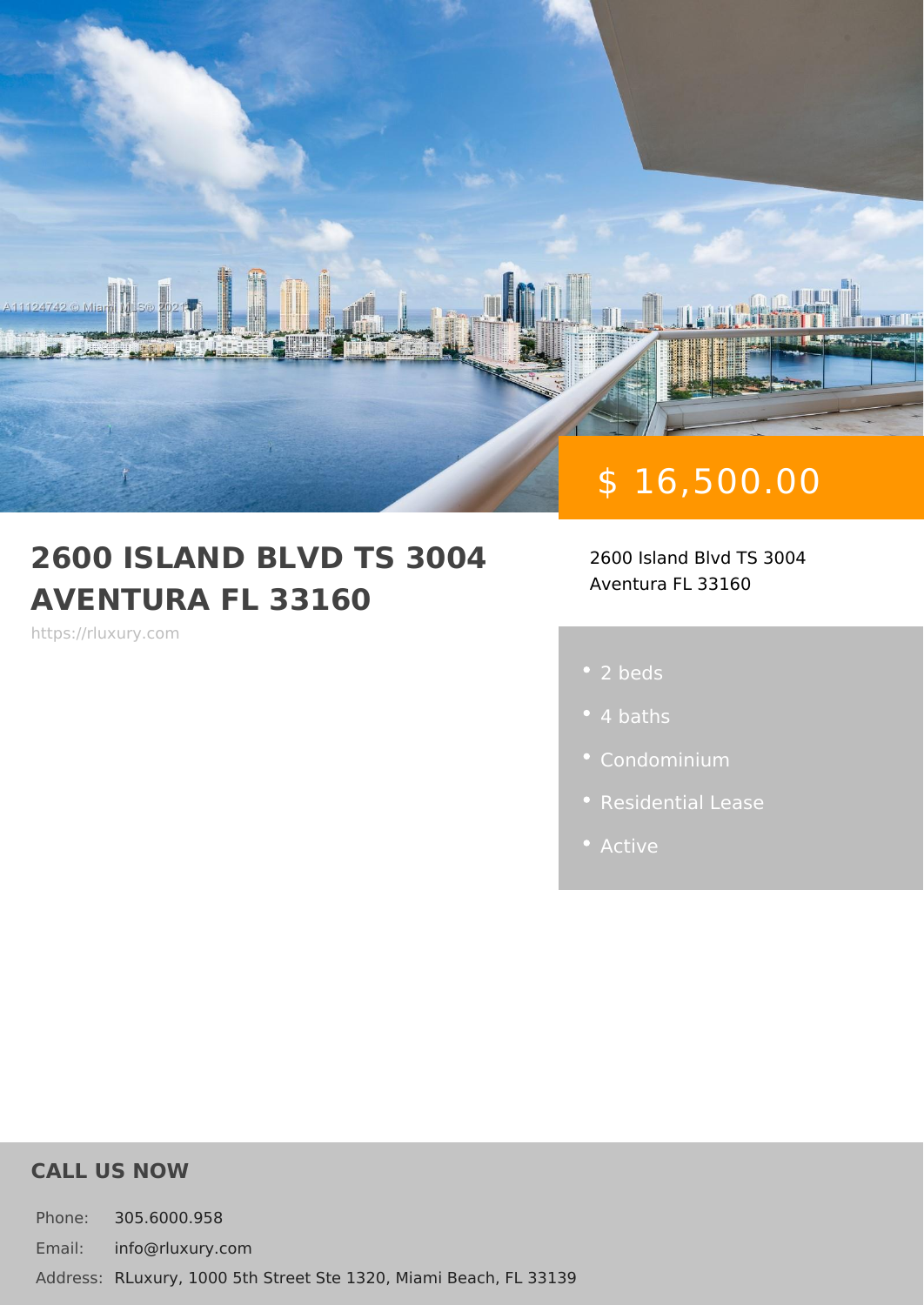#### BASIC FACTS

Date added: 3/02/22 MLS #: A11124742 Post Update @022-03-02 19:16:36Bedrooms2 Bathrooms 4 and Bathrooms Half: Bathrooms Fu8I: Area: 2580 sq ft Lot Size Unifsquare Feet Year built: 997 StatusActive Type Condominium

ROOMS & UNITS DESCRIPTION

Unit Number $\mathbb{F}S$  3004

#### LOCATION DETAILS

County Or Paris Miami-Dade Count Direction Exclusive and private Wil Island

Zoning Descripti6000

#### PROPERTY DETAILS

Lease Term1.2 Months **Direction FaceEssist** Subdivision Nam266:00 ISL BLVD Parcel Numbe28-22-10-081-1140 WILLIAMS IS

#### CALL US NOW

Phone: 305.6000.958 Email: info@rluxury.com Addres RLuxury, 1000 5th Street Ste 1320, Miami Beach, FL 33139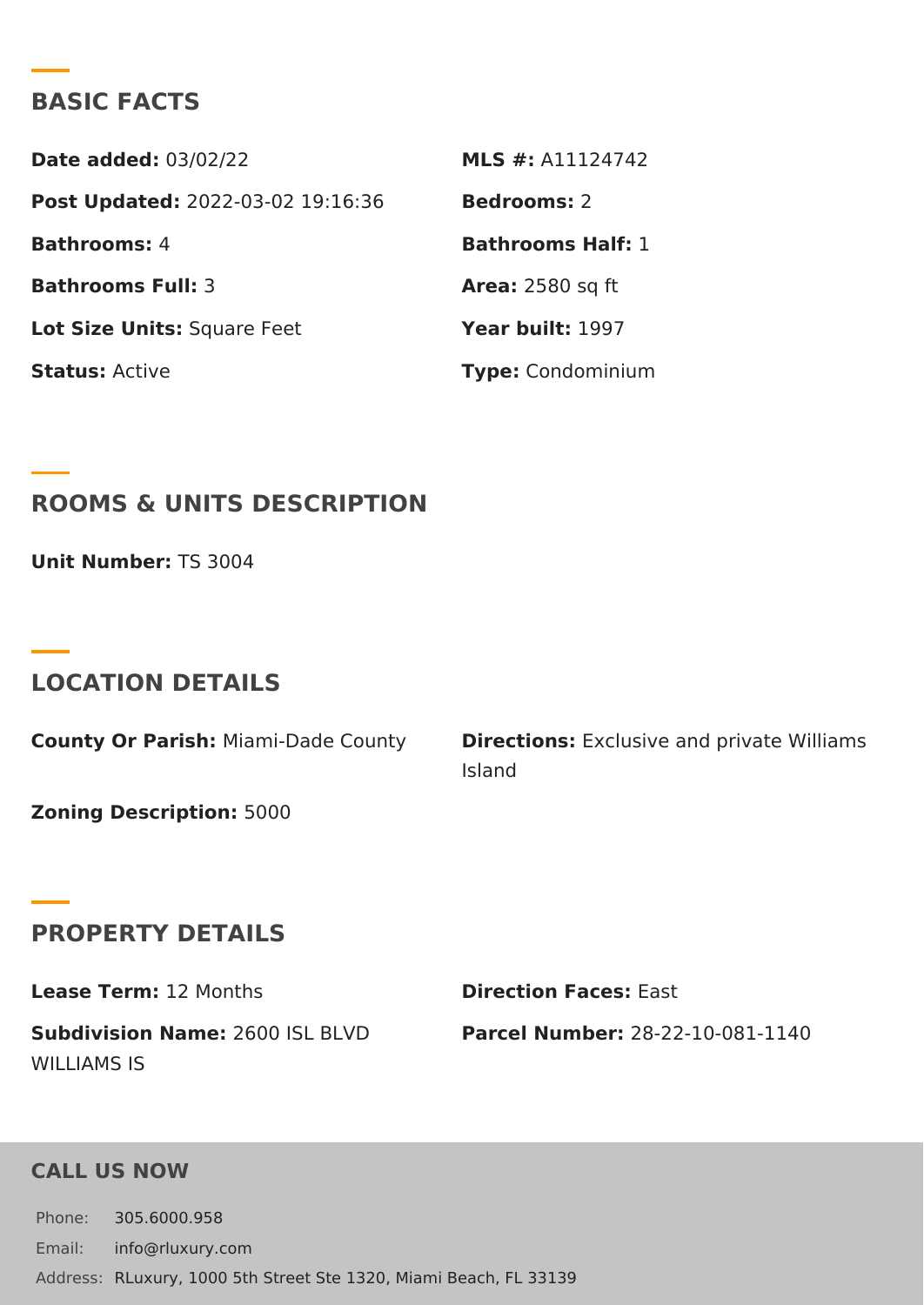**Rent Includes:** Association Dues,Internet,Sewer,Cable TV,Water

# **PROPERTY FEATURES**

| <b>Community Features:</b><br>Bar/Lounge, Fitness, Golf, Golf<br>Course Community, Game<br>Room, Gated, Property<br>Manager On-<br>Site, Sauna, Pool, Tennis<br>Court(s)             | <b>Exterior Features: Balcony</b>                                                                                                 |
|--------------------------------------------------------------------------------------------------------------------------------------------------------------------------------------|-----------------------------------------------------------------------------------------------------------------------------------|
| <b>Interior Features: Built-in</b><br>Features, Breakfast<br>Area, Closet Cabinetry, Kitchen<br>Island, Custom Mirrors, Split<br>Bedrooms, Bar, Walk-In<br>Closet(s), Entrance Foyer | Waterfront Features: Bay Front, No Fixed Bridges, Ocean<br>Front, Other                                                           |
| <b>Window Features:</b><br><b>Blinds, Impact Glass</b>                                                                                                                               | Pool Features: Heated, Pool, Private, Community                                                                                   |
| Parking Features: Valet                                                                                                                                                              | Spa Features: Community, Hot Tub                                                                                                  |
| <b>Security Features: Gated</b><br>Community, Security Guard                                                                                                                         | Appliances: Dryer, Dishwasher, Electric Water<br>Heater, Disposal, Ice<br>Maker, Microwave, Other, Refrigerator, Washer           |
| <b>Architectural Style: High</b><br>Rise                                                                                                                                             | Association Amenities: Billiard Room, Fitness Center, Golf<br>Course, Management, Maintenance, Pool, Guard, Sauna, Spa/Hot<br>Tub |
| <b>Construction Materials:</b><br><b>Block</b>                                                                                                                                       | <b>Cooling: Electric</b>                                                                                                          |
| Cooling Y/N: 1                                                                                                                                                                       | <b>Covered Spaces: 2</b>                                                                                                          |
| <b>Flooring: Marble</b>                                                                                                                                                              | <b>Furnished: Furnished</b>                                                                                                       |

## **CALL US NOW**

Phone: 305.6000.958 Email: info@rluxury.com Address: RLuxury, 1000 5th Street Ste 1320, Miami Beach, FL 33139